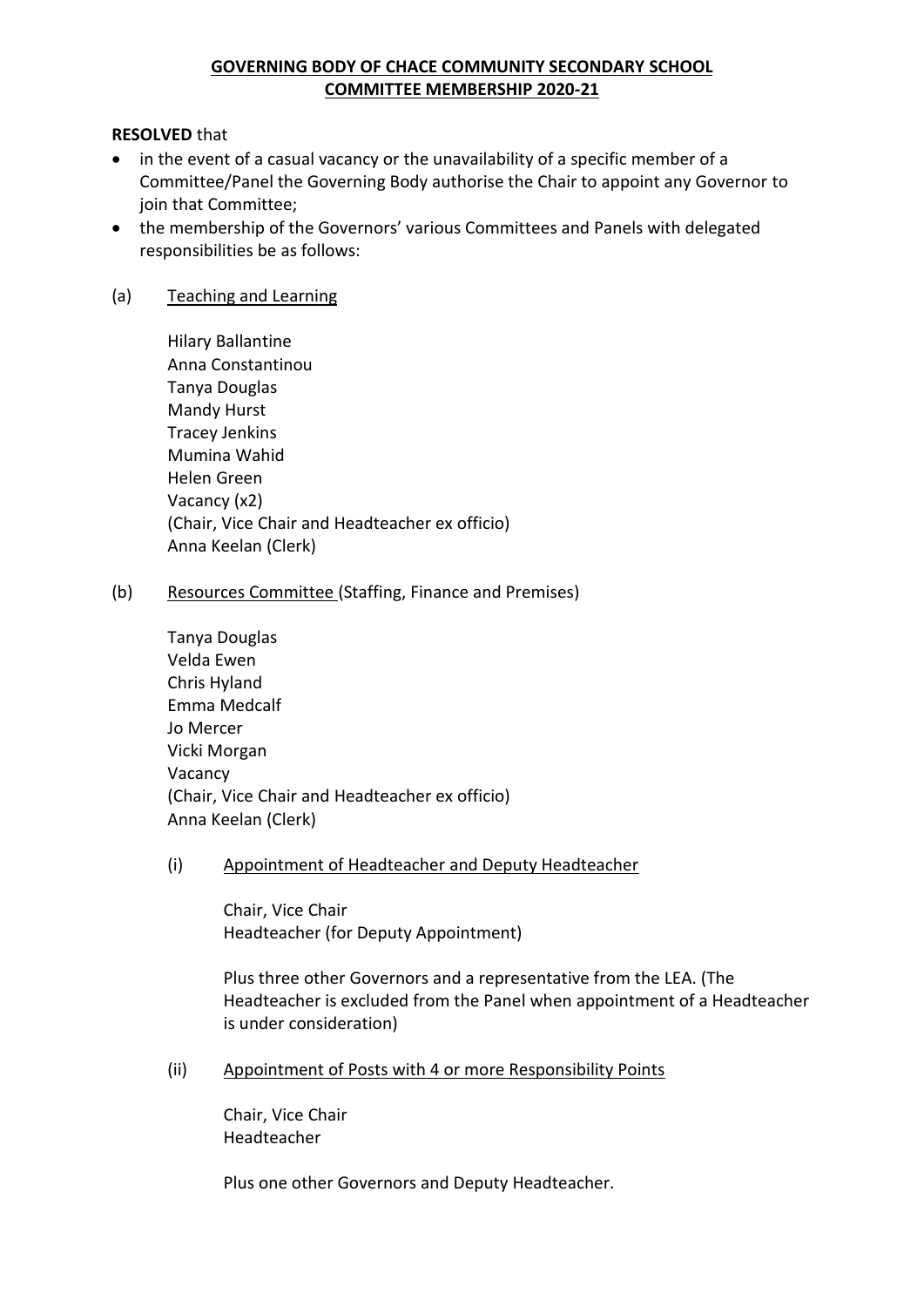#### (iii) Other Teaching and Non-Teaching Posts

PO1 and above - Chair, Vice Chair, Headteacher, Deputy Headteacher plus one Governor. All other posts – delegated to the Headteacher.

(iv) Staff Capability and Staff Dismissal Appeal Committee

Up to and including dismissal delegated to the Headteacher. Appeal Panel to comprise 2 or 3 Governors drawn from the Resources Committee.

(v) Staff Grievance

2 or 3 Governors drawn from the Resources Committee.

\*initial and appeals panels required with a minimum of 3 Governors, ensuring that there is no overlap of membership.

(vi) Redundancy and Re-deployment of Teaching and Support Staff

Initial and appeals panels to be drawn from Chair or Vice Chair plus 2 Governors from the Resources Committee.

(vii) Staff Salary Assessment (or Pay) Committee

Chair or Vice Chair Vacancy

# (c) Student Discipline Committee

Mandy Hurst Chris Hyland Tracey Jenkins (Chair)

Alice Mclellan (Clerk) *Other Governors by invitation*

# (d) Governors Planning Group

Chairs of Committees and the School Leadership Team

# (e) Complaints against the School

The Chair of Governors plus 2 other Governors as available.

(f) Complaints against the Curriculum

A Panel of 3 Governors drawn from the Governing Body to be convened as required.